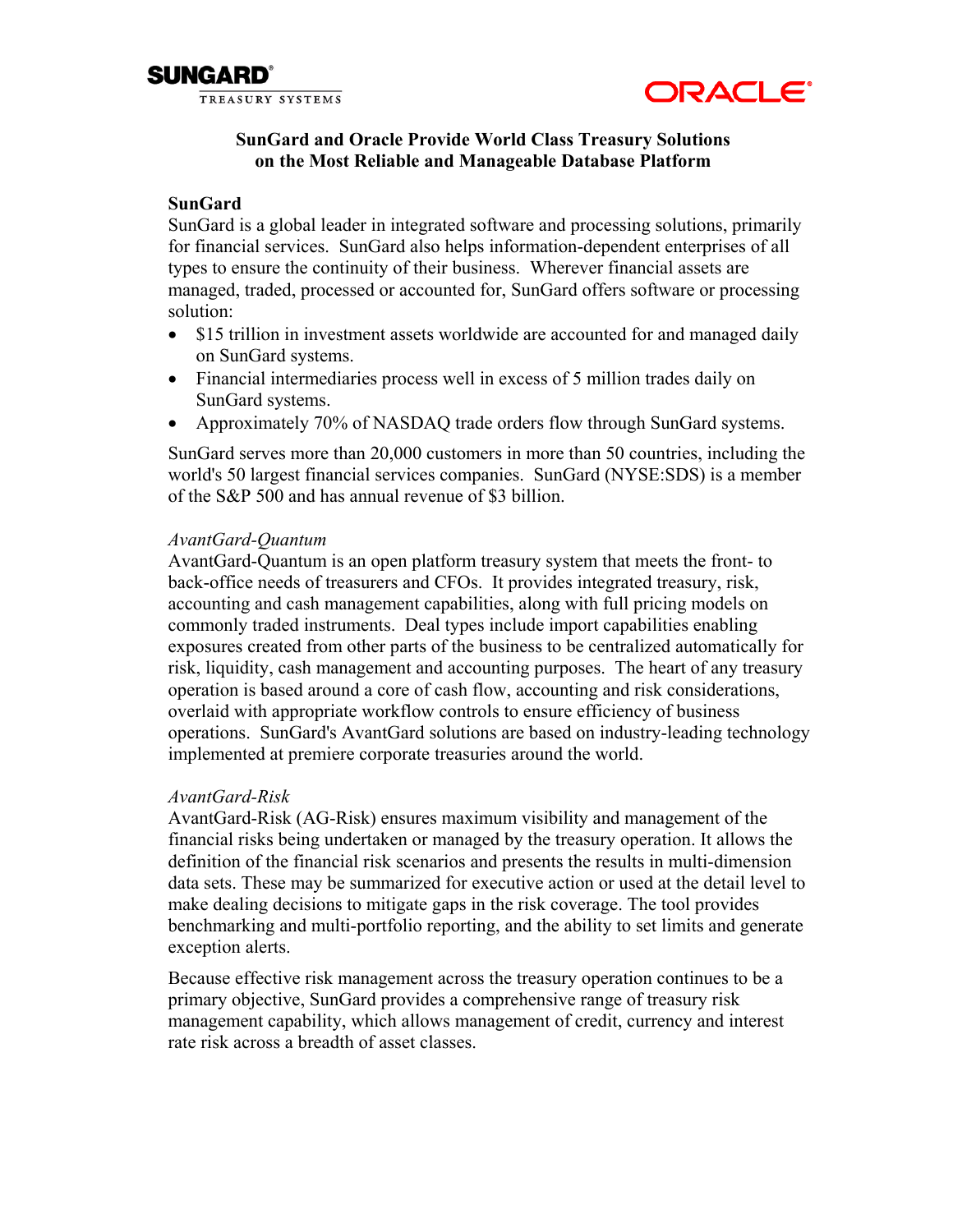# **Why SunGard?**

SunGard Treasury Systems has partnered with many of the world's largest banks, broker/dealers and information providers. Working together, SunGard and its exchange partners are providing corporations with the means to achieve an inclusive view of all global cash positions in real-time. Oracle's 10g database combined with SunGard's AvantGard-Quantum and AG-Risk offerings provide clients with a more powerful and reliable treasury solution, unmatched by rival systems on the market today.

By partnering with companies like Oracle, SunGard addresses key business challenges common among corporations worldwide. AG-Quantum and AG-Risk support the treasury management and executive management markets, with solutions tailored to meet the back-office and executive management financial needs of the corporation. AvantGard corporate treasury solutions provide a seamless user interface which brings together disparate data sources and information into a single customizable desktop offering the CFO a "one touch", real-time snapshot of his or her cash and risk positions globally.

## **Why Oracle?**

SunGard serves a wide range of customers with a broad array of business requirements and system needs. They require a database product that offers them the flexibility to run on small, low-end systems such as personal computers, all the way to large enterprise-class servers. Moreover, their customers often don't have extensive database expertise and hence need a product that is virtually self-managing. Oracle Database 10g with its new manageability enhancements is a perfect choice of a database platform for AvantGard-Quantum and Risk products. It has automated most of the common database administrative functions and now requires little, if any, day-to-day management, and at the same time provides unmatched availability, reliability, and performance.

## **Key Benefits**

## *SunGard*

AvantGard-Quantum (AG-Quantum) provides core treasury functionality for financial institutions, including liquidity management, Nostro/Vostro, full accounting, and extensive reporting and workflow functionality. The scope of SunGard's AvantGard solutions and the resources available for research and development are custom-created to the need and size of each individual treasury and capital markets operation.

Treasurers today look to AG-Quantum for end-to-end visibility of financial data flows provided across the entire domain. AG-Quantum was designed to provide business executives with economic alternatives that allow greater business leverage through the efficient processing of financial transactions. And the goal was to achieve this while simultaneously creating a reduction in error rates and a lower cost of operation.